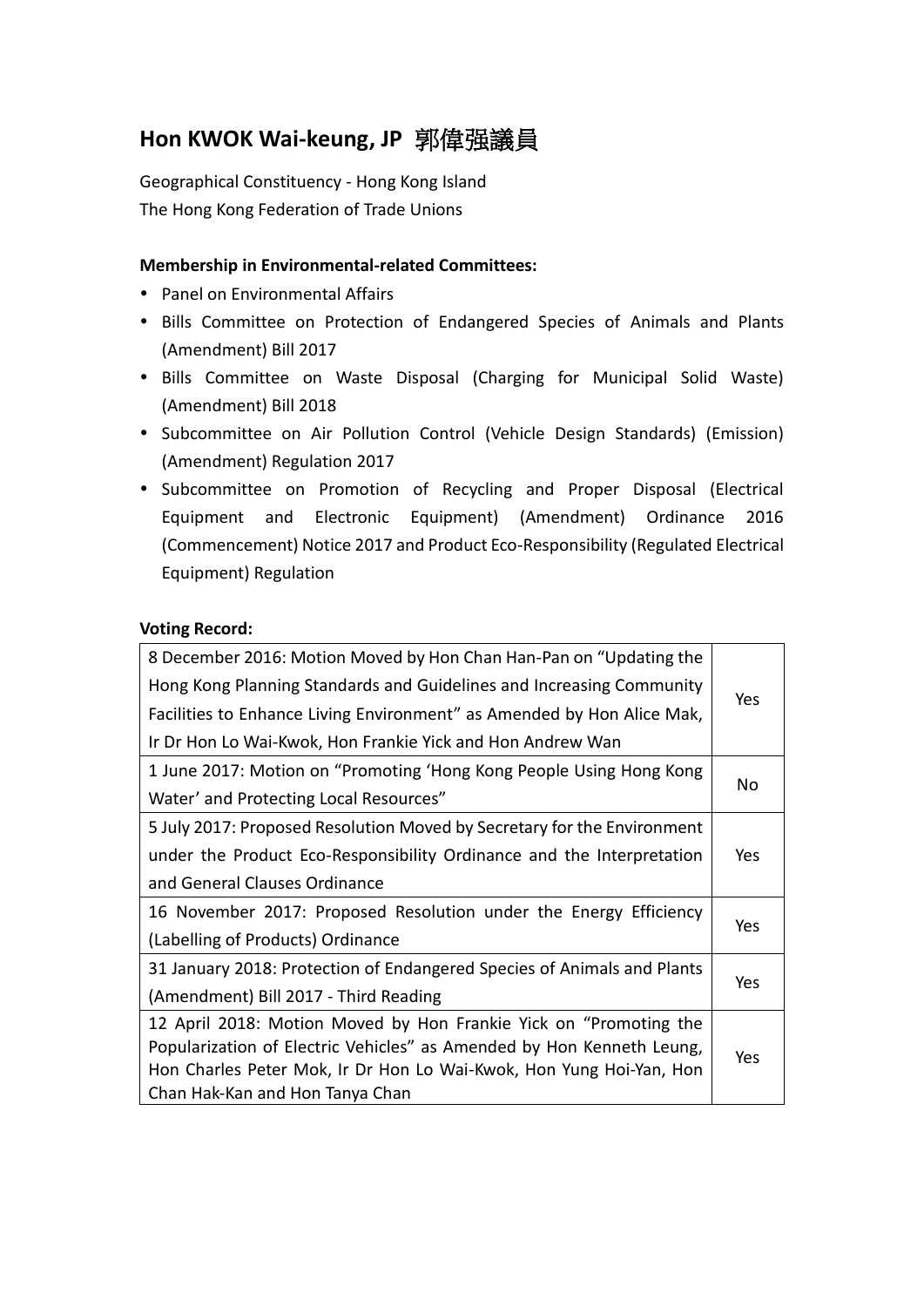## **Panel on Environmental Affairs Attendance:**



## **Comments Made in Environmental-related Committees:**

Panel on Environmental Affairs

| 20161128 | 15. Mr KWOK Wai-keung took the view that as most of the           | <b>Waste</b> |
|----------|-------------------------------------------------------------------|--------------|
|          | recyclers in the industry were SMEs generally not well versed     |              |
|          | in dealing with complicated application procedures, the Fund      |              |
|          | should better cater for these recyclers, lest it might eventually |              |
|          | benefit only large corporations with the manpower and             |              |
|          | resources to prepare for the applications.                        |              |
| 20161128 | 26. Mr KWOK Wai-keung opined that scientific and                  | <b>Waste</b> |
|          | technological developments would have<br>far-reaching             |              |
|          | implications on the recycling industry, yet there was an          |              |
|          | absence of related projects approved under the Fund. He           |              |
|          | asked about the Administration's plan to take forward such        |              |
|          | initiatives, as well as Hong Kong's talent supply in the relevant |              |
|          | field.                                                            |              |
| 20161219 | 19. Mr KWOK Wai-keung and Mr SHIU Ka-fai pointed out that         | <b>Waste</b> |
|          | smallscale fly-tipping of C&D waste in the urban areas,           |              |
|          | including C&D waste generated from renovation/repair works        |              |
|          | in domestic flats, often involved dumping from light vehicles.    |              |
|          | As such, they both considered it necessary to extend the          |              |
|          | suggested use of GPS to light vehicles and private cars carrying  |              |
|          | C&D waste.                                                        |              |
| 20161219 | 22. Mr KWOK Wai-keung asked if the Administration would           | <b>Waste</b> |
|          | install surveillance camera systems at more black spots, and      |              |
|          | put in place a reporting mechanism for the public to report       |              |
|          | illegal dumping cases.                                            |              |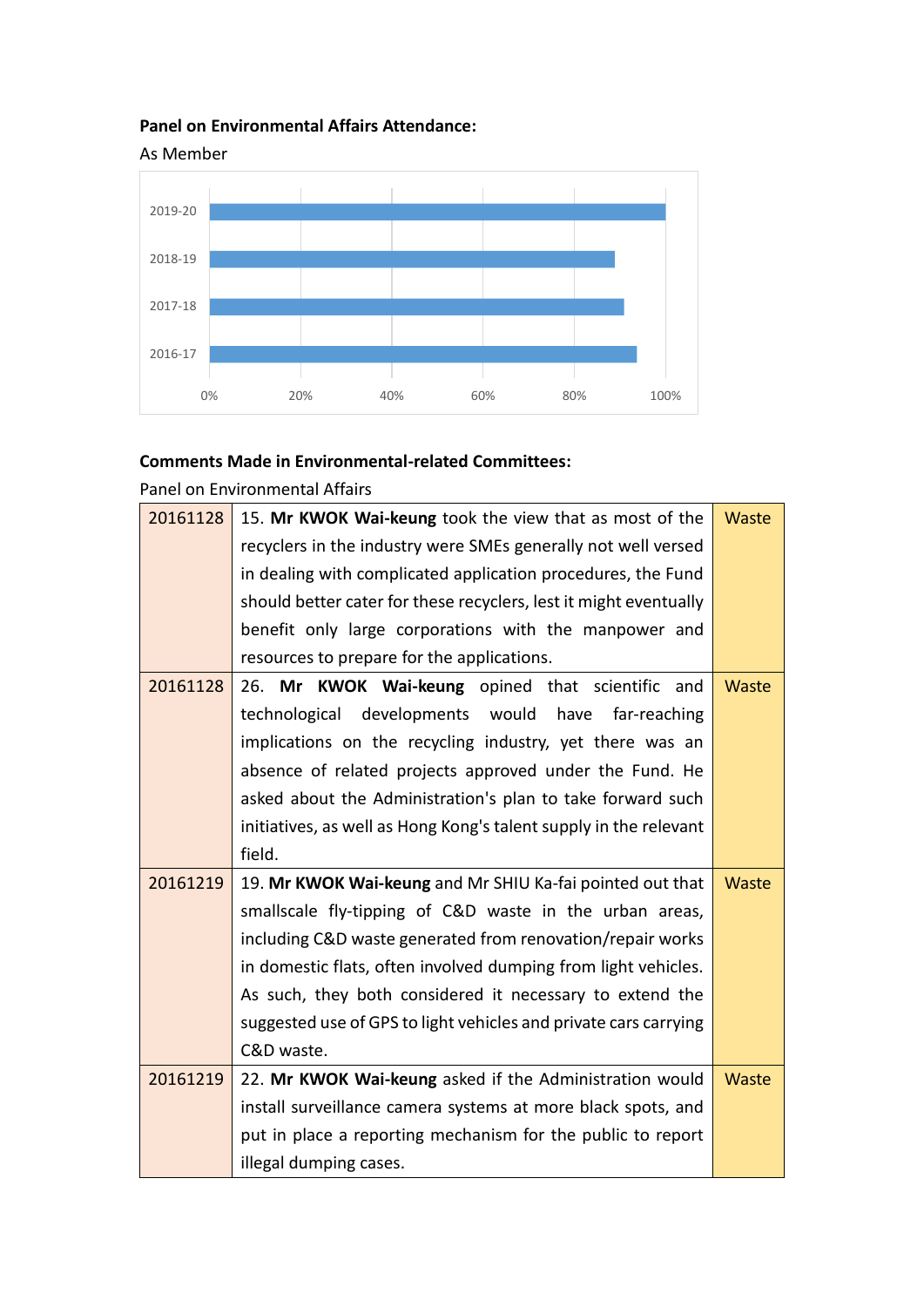| 20161219 | 33. While considering the revised implementation timetable     | Air          |  |  |
|----------|----------------------------------------------------------------|--------------|--|--|
|          | acceptable, Mr KWOK Wai-keung was worried that the             |              |  |  |
|          | increasing number of vehicles in                               |              |  |  |
|          | Hong Kong would neutralize the gains from tightening vehicle   |              |  |  |
|          | emission standards. He asked about the Administration's        |              |  |  |
|          | policy and measures, if any, to contain vehicle growth.        |              |  |  |
| 20170303 | 26. Mr KWOK Wai-keung suggested the Administration set up      | Waste        |  |  |
|          | a reporting system which offered monetary rewards to           |              |  |  |
|          | encourage the public to report indiscriminate placement of     |              |  |  |
|          | skips, as previously adopted for combating the sale of pirated |              |  |  |
|          | compact discs. He also considered that the Administration      |              |  |  |
|          | should impose greater control on skips through a licensing or  |              |  |  |
|          | registration system in the longer run.                         |              |  |  |
| 20170327 | 6. Mr CHAN Hak-kan, Mr LEUNG Che-cheung, Mr Kenneth            | Waste        |  |  |
|          | LEUNG, Mr KWOK Wai-keung, Dr Elizabeth QUAT, Mr Martin         |              |  |  |
|          | LIAO, Mr Andrew WAN, Mr CHU Hoi-dick, Mr HO Kai-ming and       |              |  |  |
|          | Mr Kenneth LAU expressed support in principle for the          |              |  |  |
|          | proposed quantity-based MSW charging.                          |              |  |  |
| 20170327 | 18. Mr CHAN Hak-kan, Mr KWOK Wai-keung, Mr Andrew              | Waste        |  |  |
|          | WAN, and Mr HO Kai-ming sought information on the              |              |  |  |
|          | Administration's measures, if any, to relieve people with      |              |  |  |
|          | financial hardship from the burden of MSW charges, such as     |              |  |  |
|          | by granting exemptions/subsidies to the low-income families,   |              |  |  |
|          | elderly persons receiving Old Age Living Allowance and         |              |  |  |
|          | recipients of Comprehensive Social Security Assistance         |              |  |  |
|          | Scheme ("CSSA").                                               |              |  |  |
| 20170327 | 22. Mr KWOK Wai-keung and Mr Andrew WAN opined that            | <b>Waste</b> |  |  |
|          | implementation of MSW charging alone might not necessarily     |              |  |  |
|          | achieve the objective of reducing waste disposal and greater   |              |  |  |
|          | efforts by both the Government and the community to reduce     |              |  |  |
|          | waste at source and recycle waste were necessary. Mr KWOK      |              |  |  |
|          | suggested the Administration enhance the outlets for           |              |  |  |
|          | recyclables, such as turning the recycled food waste into      |              |  |  |
|          | fertilizers for local use or for donation/export to countries  |              |  |  |
|          | with heavy demand for these products.                          |              |  |  |
| 20170522 | 18. Mr KWOK Wai-keung, Mr WU Chi-wai, Mr Dennis KWOK,          | Air          |  |  |
|          | and Mr HO Kai-ming enquired about the Administration's         |              |  |  |
|          | measures, if any, to promote cycling as a mode of green        |              |  |  |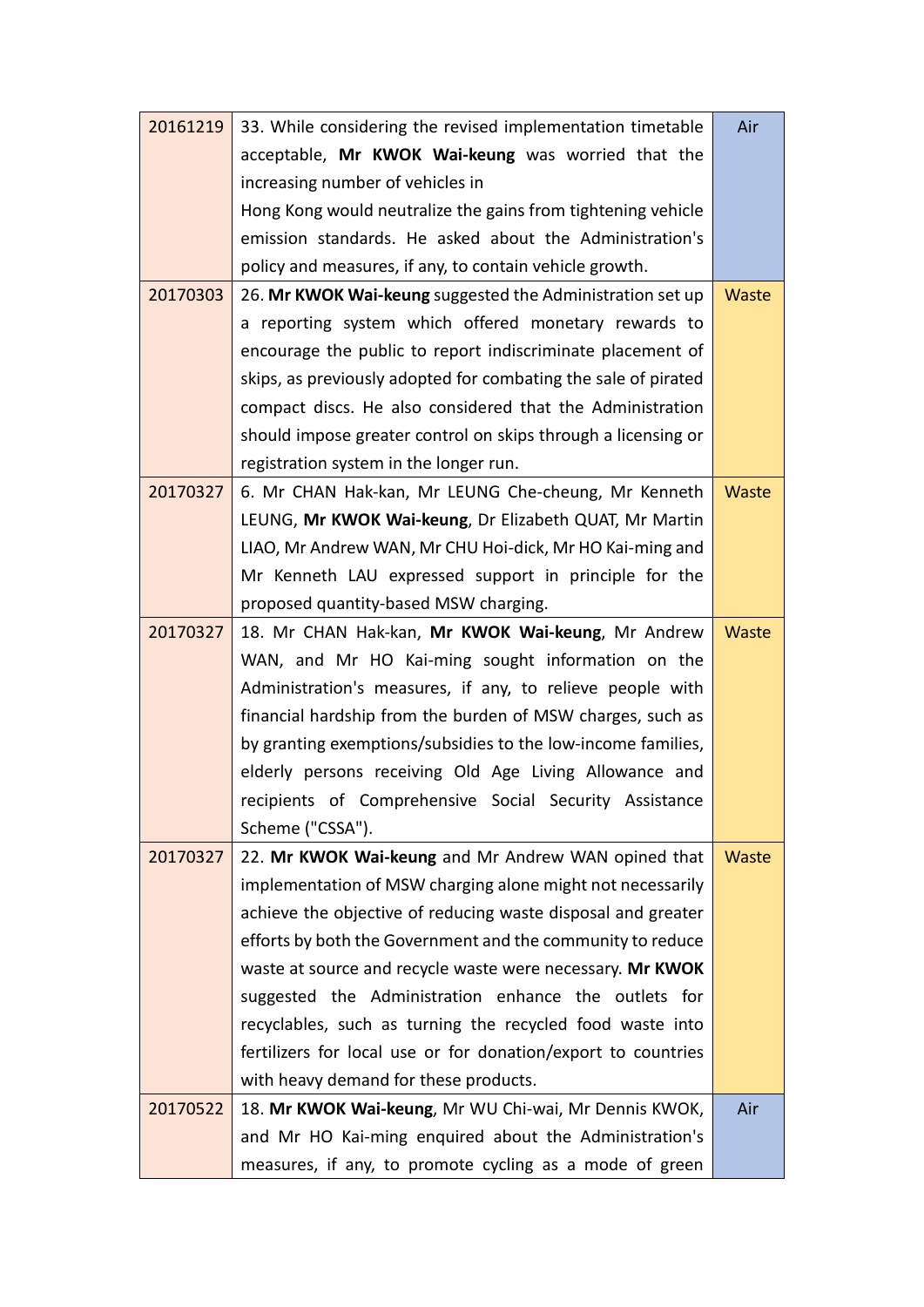|          | transport in order to reduce roadside emissions.                 |              |
|----------|------------------------------------------------------------------|--------------|
| 20170522 | 23. Mr KWOK Wai-keung enquired about the Administration's        | <b>Misc</b>  |
|          | latest approach and measures to control excessive external       |              |
|          | lighting (which would also reduce emissions from power           |              |
|          | plants), including the implementation of the Charter Scheme      |              |
|          | and any plan to introduce legislation to regulate external       |              |
|          | lighting.                                                        |              |
| 20171030 | 55. Mr KWOK Wai-keung welcomed the removal of the bin-           | <b>Waste</b> |
|          | counting arrangement from the implementation proposal for        |              |
|          | MSW charging which would help address the concerns               |              |
|          | expressed by the waste collection trade. He enquired how the     |              |
|          | Administration would enhance support for source separation       |              |
|          | and recovery of domestic waste, including food waste.            |              |
| 20171030 | 62. Mr CHAN Hak-kan, Mr Steven HO, Mr SHIU Ka-fai and Mr         | Waste        |
|          | <b>KWOK</b><br>Wai-keung<br>expressed<br>that<br>the<br>concerns |              |
|          | implementation of MSW charging would aggravate fly-tipping       |              |
|          | and give rise to charge evasion as well as abuse of litter       |              |
|          | containers in public places. Mr KWOK sought details of the       |              |
|          | compliance facilitation measures described in paragraph 12 of    |              |
|          | the Administration's paper (LC Paper No. CB(1)126/17-            |              |
|          | 18(02)), including whether surveillance cameras would be         |              |
|          | installed<br>at<br>fly-tipping<br>black spots, and<br>how<br>the |              |
|          | Administration would strike a balance between monitoring         |              |
|          | compliance and privacy protection.                               |              |
| 20180625 | 11. The Deputy Chairman and Mr KWOK Wai-keung                    | Air          |
|          | supported the implementation of [Cleaner Production              |              |
|          | Partnership Programme] as they considered that Hong Kong         |              |
|          | had a duty to contribute to the reduction of pollution in the    |              |
|          | Pearl River Delta ("PRD") region. While the current phase of     |              |
|          | CPPP would end in March 2020, Mr KWOK called on the              |              |
|          | Administration to consult the Panel on the proposed way          |              |
|          | forward as early as possible.                                    |              |
| 20180625 | 30. Mr KWOK Wai-keung expressed support for the proposals        | Air          |
|          | to tighten the [indoor air quality (IAQ)] objectives for certain |              |
|          | pollutants under the Scheme. However, he objected to the         |              |
|          | proposed removal of the parameters of room temperature,          |              |
|          | relative humidity and air movement (collectively referred to     |              |
|          | as "the three physical parameters"), which were related to the   |              |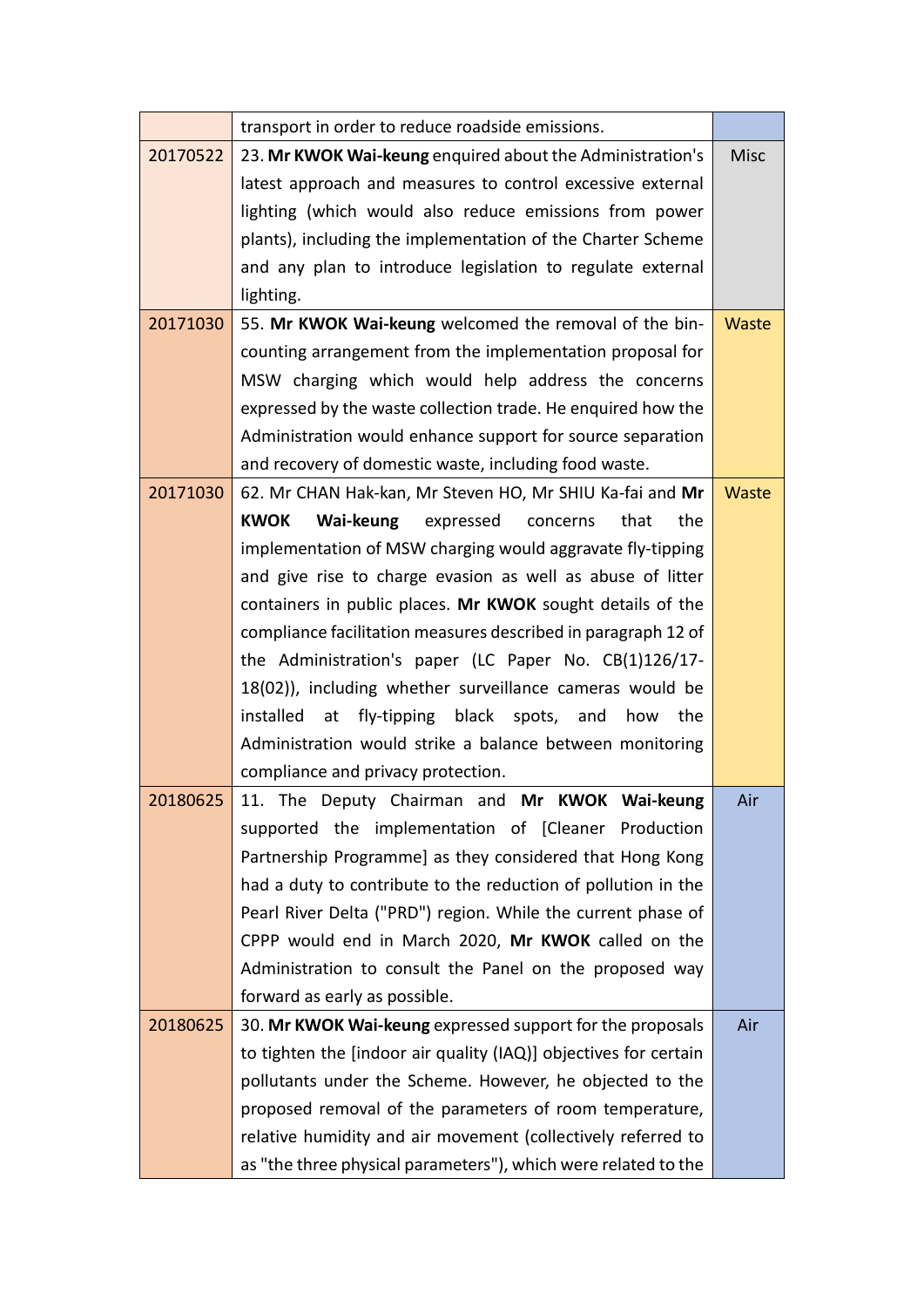|          | comfort of users of premises, from the IAQ objectives. He     |              |  |  |
|----------|---------------------------------------------------------------|--------------|--|--|
|          | sought explanation on the rationale of this proposal.         |              |  |  |
| 20180625 | 37. Given that only 1,562 premises had been awarded           | Air          |  |  |
|          | certificates under the Scheme and over 600 of them were       |              |  |  |
|          | government agencies, Mr KWOK Wai-keung and Mr HUI Chi-        |              |  |  |
|          | fung expressed disappointment that the Scheme was grossly     |              |  |  |
|          | ineffective in promoting good IAQ management in Hong Kong.    |              |  |  |
| 20180625 | 41. As premises owners/management should bear the             | Air          |  |  |
|          | responsibility of maintaining a comfortable and hygienic      |              |  |  |
|          | indoor environment for the occupants, Mr KWOK Wai-keung       |              |  |  |
|          | and the Deputy Chairman suggested that the Administration     |              |  |  |
|          | should make it a compulsory requirement for all premises to   |              |  |  |
|          | meet a basic set of IAQ standards through legislative means,  |              |  |  |
|          | conduct random inspections for detecting and rectifying non-  |              |  |  |
|          | compliances, and require routine cleaning of MVAC systems     |              |  |  |
|          | by the relevant premises owners/management.                   |              |  |  |
| 20181022 | 31. Noting that huge amounts of marine refuse had been        | Waste        |  |  |
|          | washed ashore by the storm surges accompanying super          |              |  |  |
|          | typhoons Hato and Mangkhut, Mr KWOK Wai-keung enquired        |              |  |  |
|          | whether the Administration had traced the sources of those    |              |  |  |
|          | marine refuse, and how it would reduce the amount of refuse   |              |  |  |
|          | entering the marine environment.                              |              |  |  |
| 20181022 | 49. Considering that the mode of operation of the Charter on  | <b>Misc</b>  |  |  |
|          | External Lighting was ineffective in controlling excessive    |              |  |  |
|          | external lighting, Mr KWOK Wai-keung and the Deputy           |              |  |  |
|          | Chairman urged the Administration to introduce legislation on |              |  |  |
|          | light pollution expeditiously. Mr KWOK asked when the         |              |  |  |
|          | review on the effectiveness of the Charter would be           |              |  |  |
|          | completed.                                                    |              |  |  |
| 20181126 | 32. Drawing on his observations during the Panel's duty visit | <b>Waste</b> |  |  |
|          | to the Republic of Korea in 2013, Mr KWOK Wai-keung           |              |  |  |
|          | expected that it would take some time for Hong Kong to catch  |              |  |  |
|          | up with the development of other cities that had already      |              |  |  |
|          | implemented MSW charging, as the success of waste             |              |  |  |
|          | reduction and recycling measures could not be achieved in a   |              |  |  |
|          | blink.                                                        |              |  |  |
| 20181126 | 38. Mr KWOK Wai-keung said that there was a lack of public    | Waste        |  |  |
|          | understanding on how the Administration would enhance         |              |  |  |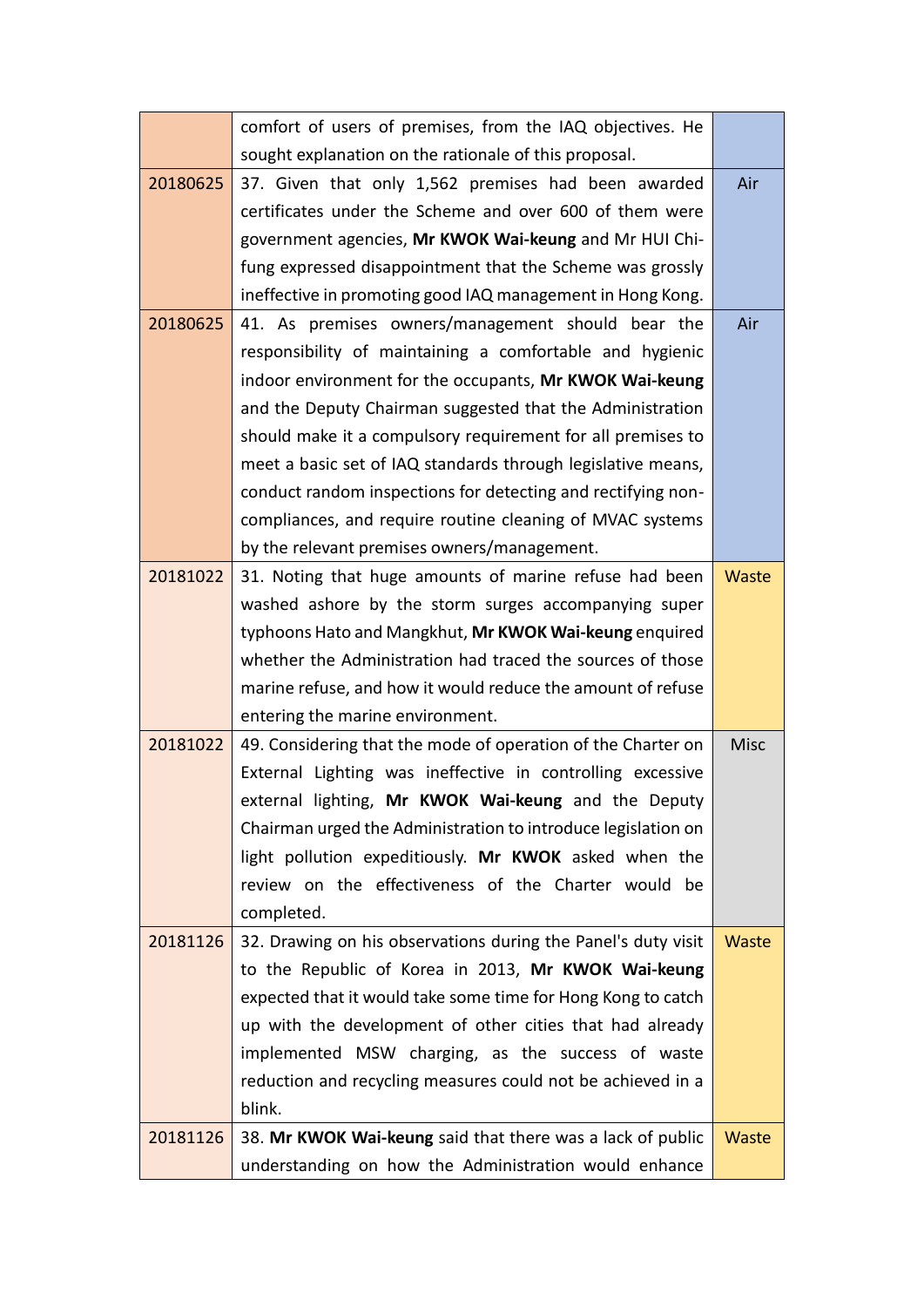|          | support for recycling to tie in with the launch of MSW           |              |
|----------|------------------------------------------------------------------|--------------|
|          | charging. He suggested that the Administration should            |              |
|          | expedite the implementation of new measures to promote           |              |
|          | waste reduction and separation at source.                        |              |
| 20181126 | 41. Mr KWOK Wai-keung suggested that the pilot schemes on        | <b>Waste</b> |
|          | free collection of waste plastics and installation of [reverse-  |              |
|          | vending machines] should be conducted in public rental           |              |
|          | housing estates first through collaboration with the Hong        |              |
|          | Kong Housing Authority.                                          |              |
| 20181126 | 47. Mr KWOK Wai-keung pointed out that there were over           | Waste        |
|          | 10,000 public reports on fly-tipping of construction waste but   |              |
|          | less than 100 prosecution cases in 2017. He queried how the      |              |
|          | Administration would step up enforcement actions to prevent      |              |
|          | aggravation of fly-tipping as a result of the implementation of  |              |
|          | MSW charging. In addition, he relayed the concern of frontline   |              |
|          | cleaning staff about the potential surge in their workload.      |              |
| 20190128 | 5. Mr CHAN Hak-kan and Mr KWOK Wai-keung enquired                | Air          |
|          | whether it remained a target of the Administration that 30%      |              |
|          | of PCs in Hong Kong would be EVs or hybrid vehicles by 2020,     |              |
|          | which was stated in the Hong Kong Planning Standards and         |              |
|          | Guidelines ("HKPSG") since the last revision in 2011; and if so, |              |
|          | what new measures would be launched to accelerate the            |              |
|          | adoption of such vehicles in order to meet the target.           |              |
| 20190128 | 26. Mr KWOK Wai-keung sought elaboration on the policy           | Air          |
|          | direction regarding the provision of public EV charging          |              |
|          | facilities. He said that some early adopters of EVs might have   |              |
|          | chosen to use EVs with the belief that the Administration        |              |
|          | would be firmly committed to promoting the development of        |              |
|          | ancillary facilities for EVs, and it would be unfair to those    |              |
|          | people if the Administration subsequently changed its policy     |              |
|          | direction.                                                       |              |
| 20190325 | 10. Mr KWOK Wai-keung asked whether the air quality in           | Air          |
|          | Hong Kong would need to be further improved in order to          |              |
|          | meet the proposed new objective for PM2.5.                       |              |
| 20190429 | 8. Mr KWOK Wai-keung enquired whether the Administration         | Waste        |
|          | had assisted rejected applicants in refining their proposals for |              |
|          | re-submission.                                                   |              |
| 20190429 | 35. Mr KWOK Wai-keung and Mr WU Chi-wai pointed out that         | <b>Waste</b> |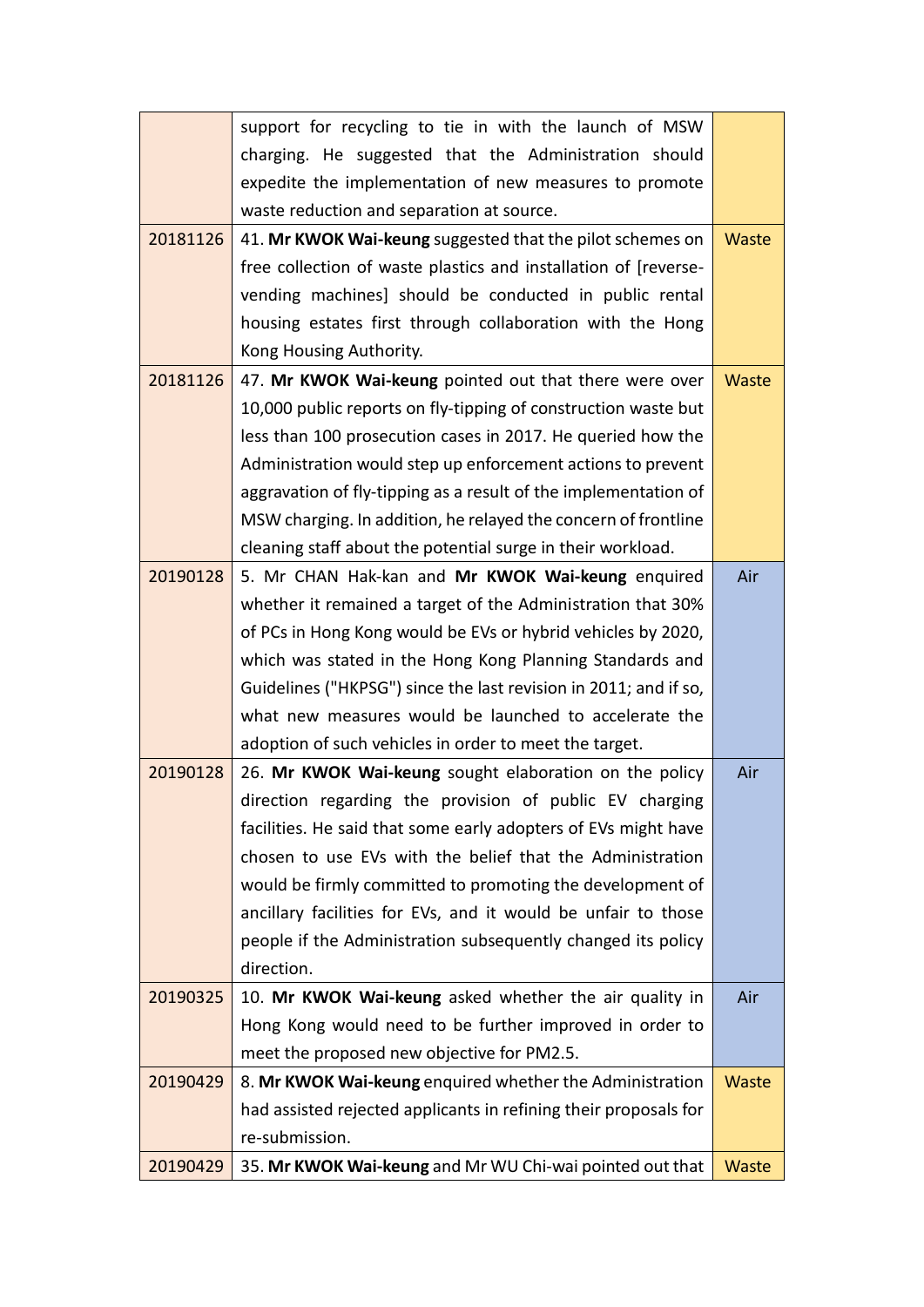|          | construction waste and waste metals accounted for the              |       |
|----------|--------------------------------------------------------------------|-------|
|          | majority by weight of the recyclables processed by approved        |       |
|          | projects under the Recycling Fund, and comparatively, the          |       |
|          | quantities of waste paper and waste plastics processed were        |       |
|          | quite small. They therefore asked whether the Administration       |       |
|          | would<br>consider introducing more<br>support<br>measures          |       |
|          | dedicated for promoting the recycling of waste paper and           |       |
|          | waste plastics.                                                    |       |
| 20191028 | 25. Mr KWOK Wai-keung considered that a legislative                | Waste |
|          | approach should be taken in regulating microbead-containing        |       |
|          | products. He enquired whether the Administration had               |       |
|          | conducted any study on the concentration of microbeads in          |       |
|          | Hong Kong waters and the potential impact of microbeads on         |       |
|          | human health through food chain transfer.                          |       |
| 20191028 | 57. Mr KWOK Wai-keung expressed disappointment about               | Misc  |
|          | the delay in the review of the effectiveness of the Charter on     |       |
|          | External Lighting. He commented that the voluntary approach        |       |
|          | currently adopted had failed to control nuisance caused by         |       |
|          | external lighting, as some owners/operators of external            |       |
|          | lighting<br>had<br>installations<br>persistently ignored<br>public |       |
|          | complaints and the Administration's advice.                        |       |
| 20191125 | 16. Mr KWOK Wai-keung enquired whether any target had              | Water |
|          | been set for ecosystem rehabilitation through fisheries            |       |
|          | enhancement measures in marine parks such as artificial reef       |       |
|          | deployment and fish fry restocking. He also asked whether          |       |
|          | such measures could also improve the ecological environment        |       |
|          | of the waters outside the marine parks.                            |       |

Bills Committee on Protection of Endangered Species of Animals and Plants (Amendment) Bill 2017

| $\frac{1}{20170707}$ 1. | Mr KWOK enquired about the monitoring and tracking of the ivory |
|-------------------------|-----------------------------------------------------------------|
|                         | stocks in Hong Kong after the total ban in ivory trade in 2021. |

Bills Committee on Waste Disposal (Charging for Municipal Solid Waste) (Amendment) Bill 2018

| 20181205 1. | Mr KWOK enquired about the expected timings of the launch of     |
|-------------|------------------------------------------------------------------|
|             | the free collections services for waste plastics and food waste. |
| 20200317 2. | Mr KWOK asked how the Administration would build public          |